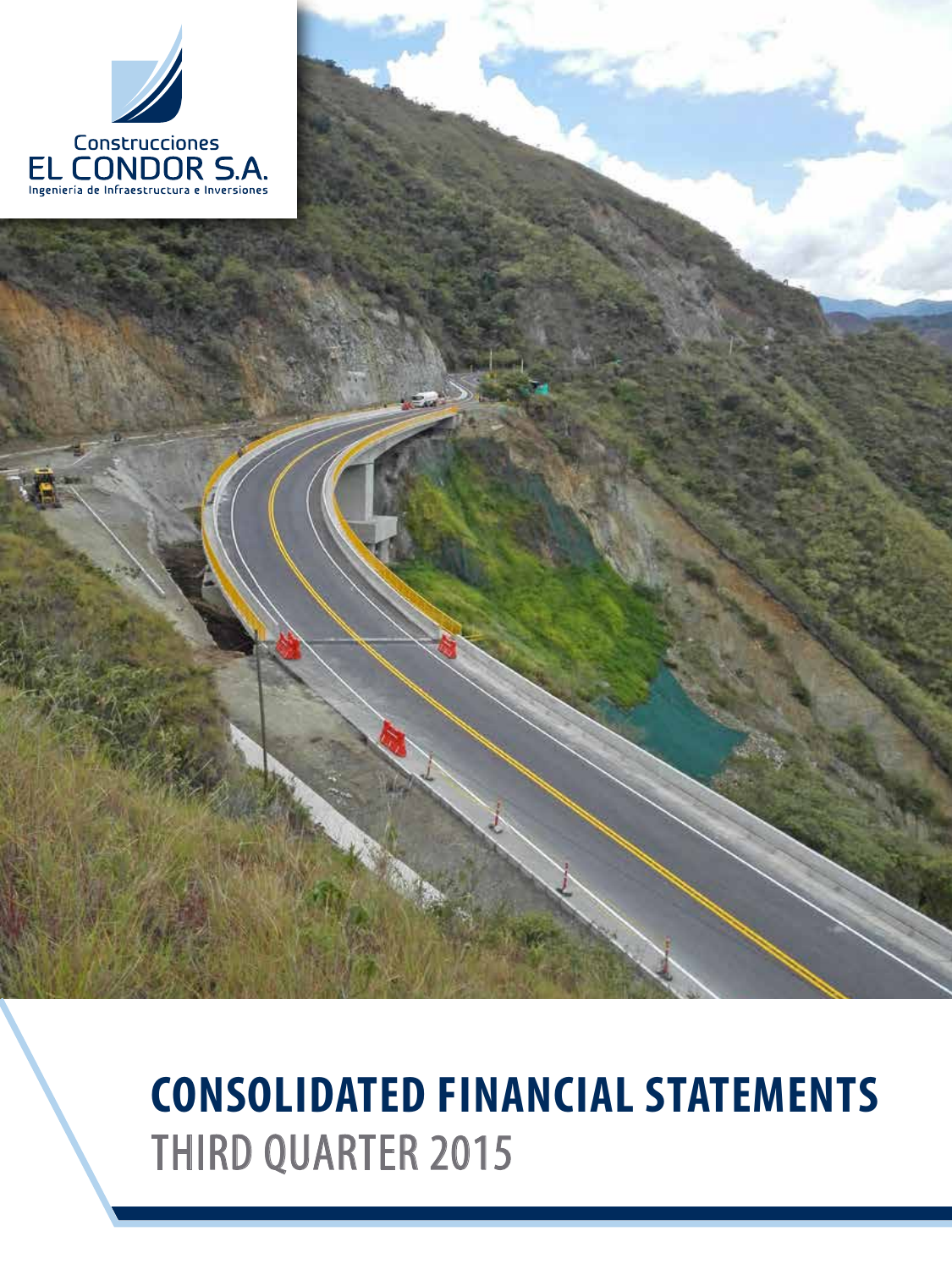

#### STATEMENT OF FINANCIAL POSITION

(Amounts in thousands of pesos) and As of September As of September As of December As of December

|                                               | 2015          | 2014          |  |  |
|-----------------------------------------------|---------------|---------------|--|--|
| <b>ASSETS</b>                                 |               |               |  |  |
| <b>CURRENT ASSETS</b>                         |               |               |  |  |
| Cash and cash equivalents                     | 94.255.028    | 40.521.921    |  |  |
| <b>Current investments</b>                    | 4.838.006     | 11.566.213    |  |  |
| Accounts receivable and other receivables     | 773.461.826   | 262.339.403   |  |  |
| Accounts receivable related parties           | 12.653.128    | 11.576.907    |  |  |
| Current tax assets                            | 30.421.255    | 15.734.277    |  |  |
| Inventories                                   | 238.529.030   | 30.919.565    |  |  |
| Prepaid expenses                              | 7.072.129     | 7.722.943     |  |  |
| Non - current assets held for sale            | 3.268.170     | 2.843.443     |  |  |
| <b>TOTAL CURRENT ASSETS</b>                   | 1.164.498.571 | 383.224.674   |  |  |
| <b>NON - CURRENT ASSETS</b>                   |               |               |  |  |
| Investments in financial instruments          | 187.307.845   | 232.778.656   |  |  |
| Investments in associates and joint ventures  | 38.640.679    | 46.917.531    |  |  |
| Accounts receivable and other receivables     | 600.168       | 733.994       |  |  |
| Accounts receivable related parties           | 235.062.572   | 203.384.869   |  |  |
| Property plant and equipment                  | 295.517.178   | 259.080.589   |  |  |
| Investment property                           | 828.966       | 1.396.393     |  |  |
| Prepaid expenses                              | 197.448       | 6.523.341     |  |  |
| Intangible assets other than goodwill         | 5.139.403     | 5.229.877     |  |  |
| Deferred tax assets                           | 48.888.506    | 30.175.574    |  |  |
| <b>TOTAL NON - CURRENT ASSETS</b>             | 812.182.765   | 786.220.819   |  |  |
| <b>TOTAL ASSETS</b>                           | 1.976.681.404 | 1.169.445.493 |  |  |
|                                               |               |               |  |  |
| <b>LIABILITIES</b>                            |               |               |  |  |
| <b>CURRENT LIABILITIES</b>                    |               |               |  |  |
| <b>Financial obligations</b>                  | 162.551.632   | 152.156.338   |  |  |
| Commercial financing companies                | 14.938.075    | 13.808.365    |  |  |
| Accounts receivable and other receivables     | 202.830.656   | 67.205.040    |  |  |
| <b>Current taxes</b>                          | 2.515.511     | 773.112       |  |  |
| Labor obligations                             | 4.631.779     | 3.149.110     |  |  |
| Other liabilities and provisions              | 218.923.911   | 32.219.194    |  |  |
| Pre-payments and advances received            | 29.057.088    | 12.235.598    |  |  |
| Income received in advance                    | 3.539.590     | $\Omega$      |  |  |
| <b>TOTAL CURRENT LIABILITIES</b>              | 638.988.243   | 281.546.757   |  |  |
| <b>NON - CURRENT LIABILITIES</b>              |               |               |  |  |
| Financial obligations                         | 333.850.677   | 41.748.490    |  |  |
| Commercial financing companies                | 95.823.796    | 78.427.007    |  |  |
| Accounts receivable related parties           | 6.351.751     | 5.425.297     |  |  |
| Non - current taxes                           | 29.197        | $\Omega$      |  |  |
| Pre-payments and advances received            | 33.141.039    | 32.526.464    |  |  |
| Deferred tax liabilities                      | 82.973.451    | 65.871.703    |  |  |
| <b>TOTAL NON - CURRENT LIABILITIES</b>        | 552.169.911   | 223.998.961   |  |  |
| <b>TOTAL LIABILITIES</b>                      | 1.191.158.154 | 505.545.718   |  |  |
| <b>EQUITY</b>                                 |               |               |  |  |
| Capital subscribed and paid                   | 15.701.606    | 15.701.606    |  |  |
| Premium in share placement                    | 159.711.695   | 159.711.695   |  |  |
| Results of the period                         | 122.997.419   | 55.005.586    |  |  |
| Other comprehensive income                    | 16.310.227    | (13.027.866)  |  |  |
| Retained profits                              | 417.122.599   | 446.508.754   |  |  |
| <b>EQUITY ATTRIBUTABLE TO THE CONTROLLERS</b> | 731.843.600   | 663.899.775   |  |  |
| <b>NON - CONTROLLING INTERESTS</b>            | 53.679.347    | 0             |  |  |
| <b>LIABILITIES AND EQUITY</b>                 | 1.976.681.404 | 1.169.445.493 |  |  |
|                                               |               |               |  |  |

╲

ANA MARÍA JAILLIER CORREA Legal Representative C.C. 42.895.563 See attached certification

## $Annal.$  Consalez  $V$

ANA ISABEL GONZÁLEZ VAHOS Accountant T.P. 47345-T See attached certification

auer Duen 1

FRANCISCO JAVIER ARIAS MARÍN Statutory Auditor (Crowe Horwath) T.P. 154.406-T See attached certification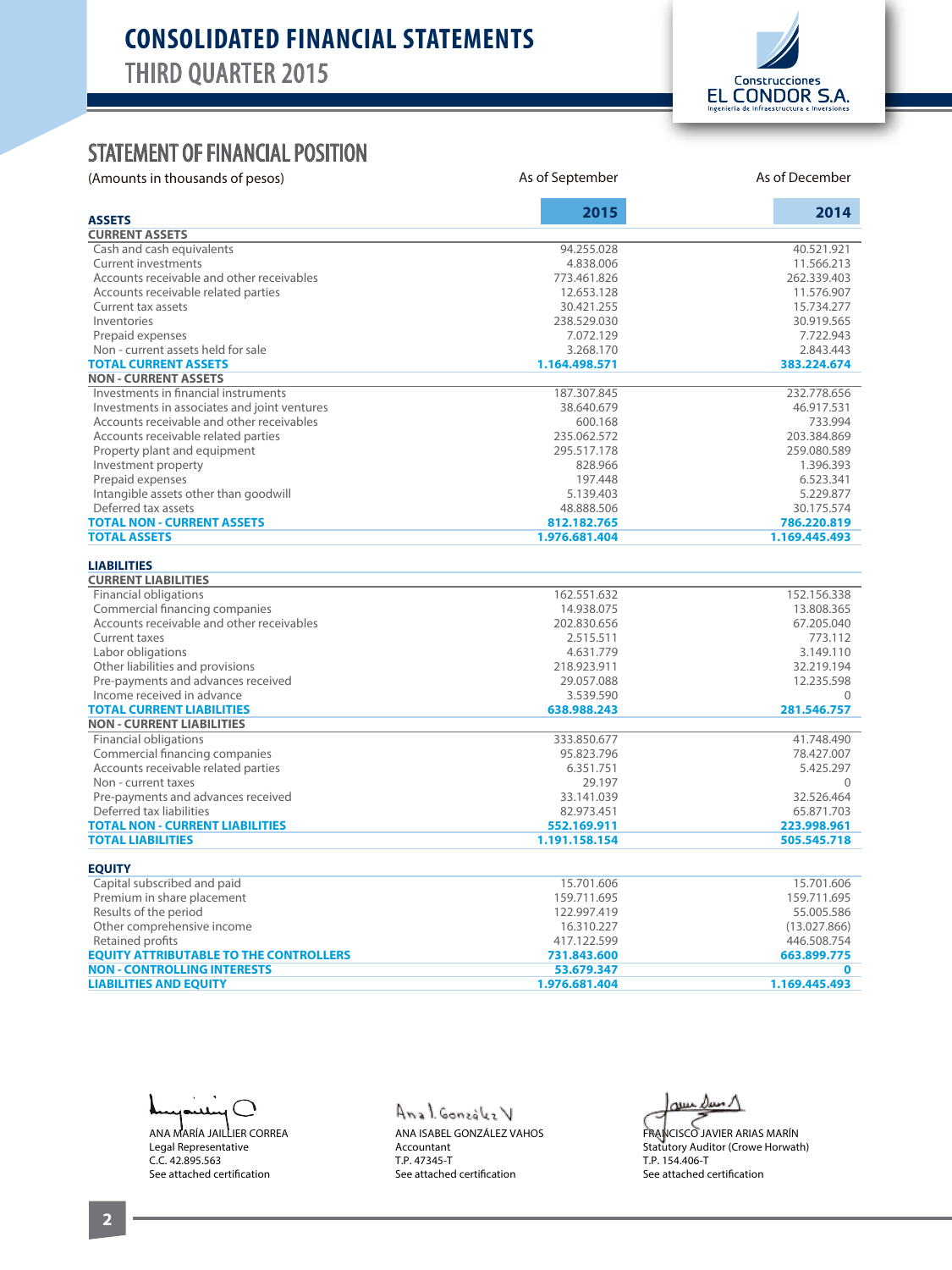

### STATEMENT OF RESULTS BY FUNCTION

(Amounts in thousands of pesos)

|                                                        | From January 1 to September 30 |                           |  |
|--------------------------------------------------------|--------------------------------|---------------------------|--|
|                                                        | 2015                           | 2014                      |  |
| <b>OPERATING REVENUES</b>                              |                                |                           |  |
| Sale of property                                       | 7.653.667                      | 4.628.091                 |  |
| Provision of services                                  | 1.046.969.056                  | 288.948.024               |  |
| Rental income                                          | 16.517.835                     | 16.114.434<br>309.690.549 |  |
| <b>TOTAL OPERATING REVENUES</b>                        | 1.071.140.558                  |                           |  |
| <b>OPERATING COSTS</b>                                 | (949.571.780)                  | (225.464.084)             |  |
| <b>GROSS PROFIT</b>                                    | 121.568.779                    | 84.226.465                |  |
| Administration expenses                                | (36.991.545)                   | (5.802.600)               |  |
| Employee benefit expenses                              | (10.312.753)                   | (5.907.009)               |  |
| Other income                                           | 12.033.098                     | 6.069.444                 |  |
| Other expenses                                         | (5.848.801)                    | (6.333.144)               |  |
| Other gains and losses                                 | 79.287.703                     | (329.321)                 |  |
| <b>OPERATING PROFIT</b>                                | 159.736.481                    | 71.923.835                |  |
| Interest revenues                                      | 39.406.280                     | 1.756.308                 |  |
| Interest costs                                         | (63.110.320)                   | (9.060.869)               |  |
| Gain (loss) equity method                              | 1.711.761                      | 4.843.998                 |  |
| <b>INCOME BEFORE PROVISION FOR INCOME TAX AND CREE</b> | 137.744.202                    | 69.463.272                |  |
| Provision for income tax                               | (9.753.442)                    | (11.352.149)              |  |
| Provision for CREE tax                                 | (5.450.626)                    | (3.985.029)               |  |
| Wealth tax                                             | (99.891)                       | $\Omega$                  |  |
| <b>NET INCOME</b>                                      | 122.440.243                    | 54.126.094                |  |
| Attributable to:                                       |                                |                           |  |
| Owners of the controller                               | 122.997.419                    | 54.004.638                |  |
| Non-controlling interests                              | (557.177)                      | 121.456                   |  |
|                                                        | 122.440.242                    | 54.126.094                |  |

ANA MARÍA JAILLIER CORREA Legal Representative C.C. 42.895.563 See attached certification

Anal González V

ANA ISABEL GONZÁLEZ VAHOS Accountant T.P. 47345-T See attached certification

ىسى

FRANCISCO JAVIER ARIAS MARÍN Statutory Auditor (Crowe Horwath) T.P. 154.406-T See attached certification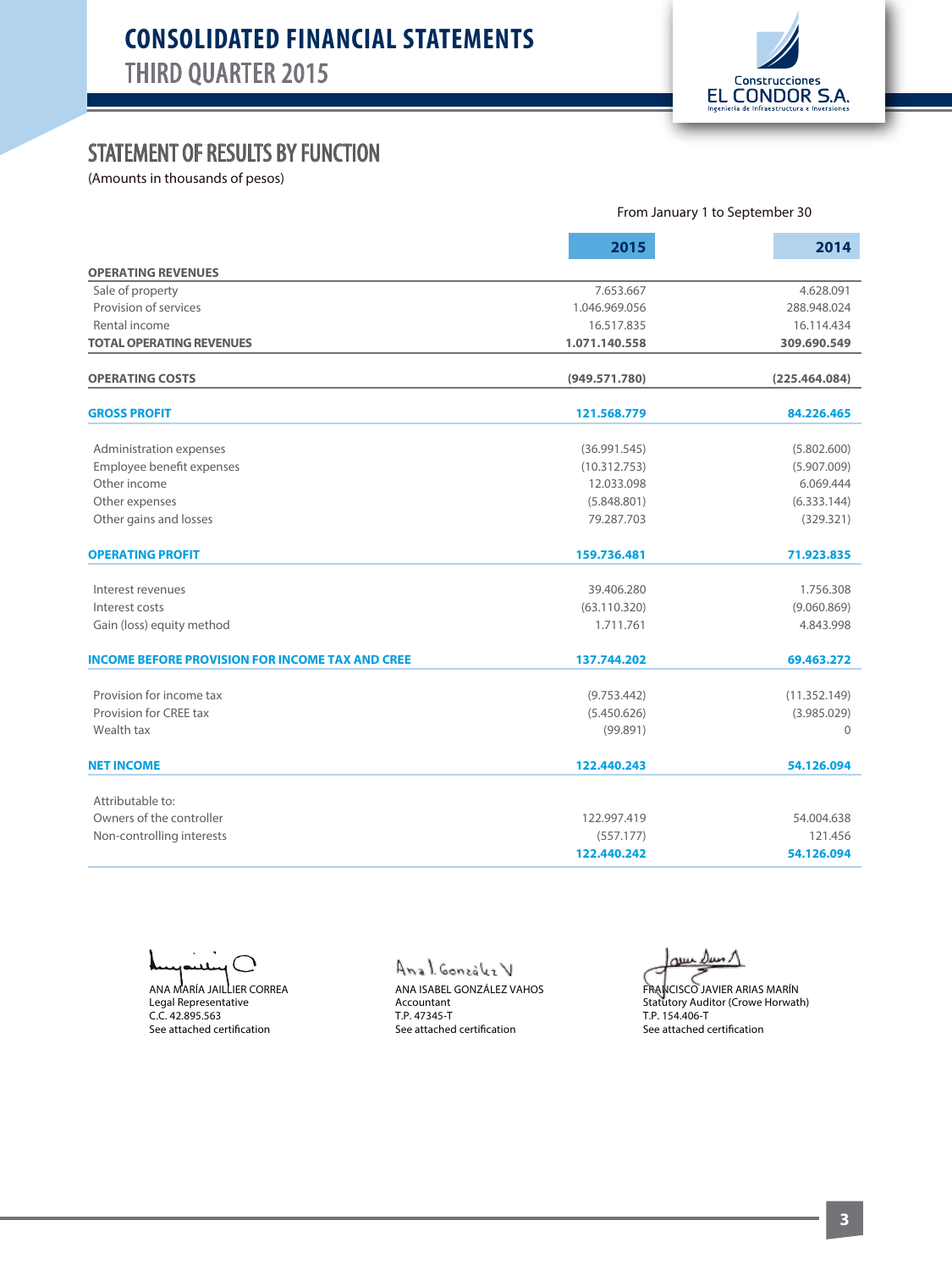

#### OTHER COMPREHENSIVE INCOME STATEMENT

(Amounts in thousands of pesos)

|                                                                                | From January 1 to September 30 |            |  |  |
|--------------------------------------------------------------------------------|--------------------------------|------------|--|--|
|                                                                                | 2015                           | 2014       |  |  |
| <b>NET INCOME</b>                                                              | 122.997.419                    | 54.004.638 |  |  |
| <b>OTHER COMPREHENSIVE INCOME</b>                                              |                                |            |  |  |
| Loss (gain) on foreign currency translation di erence of<br>foreign investment | (3.722.570)                    | (917.116)  |  |  |
| Loss (gain) on valuation of controlled                                         | (2.037.539)                    | 2.636.978  |  |  |
| Gain (loss) investments at fair value                                          | 35.098.201                     | 14.914.718 |  |  |
| <b>OTHER COMPREHENSIVE INCOME</b>                                              | 29.338.092                     | 16.634.580 |  |  |
| <b>TOTAL COMPREHENSIVE INCOME</b>                                              | 152.335.511                    | 70.639.218 |  |  |

╮

ANA MARÍA JAILLIER CORREA Legal Representative C.C. 42.895.563 See attached certification

#### Anal González V

ANA ISABEL GONZÁLEZ VAHOS Accountant T.P. 47345-T See attached certification

au Dun

FRANCISCO JAVIER ARIAS MARÍN Statutory Auditor (Crowe Horwath) T.P. 154.406-T See attached certification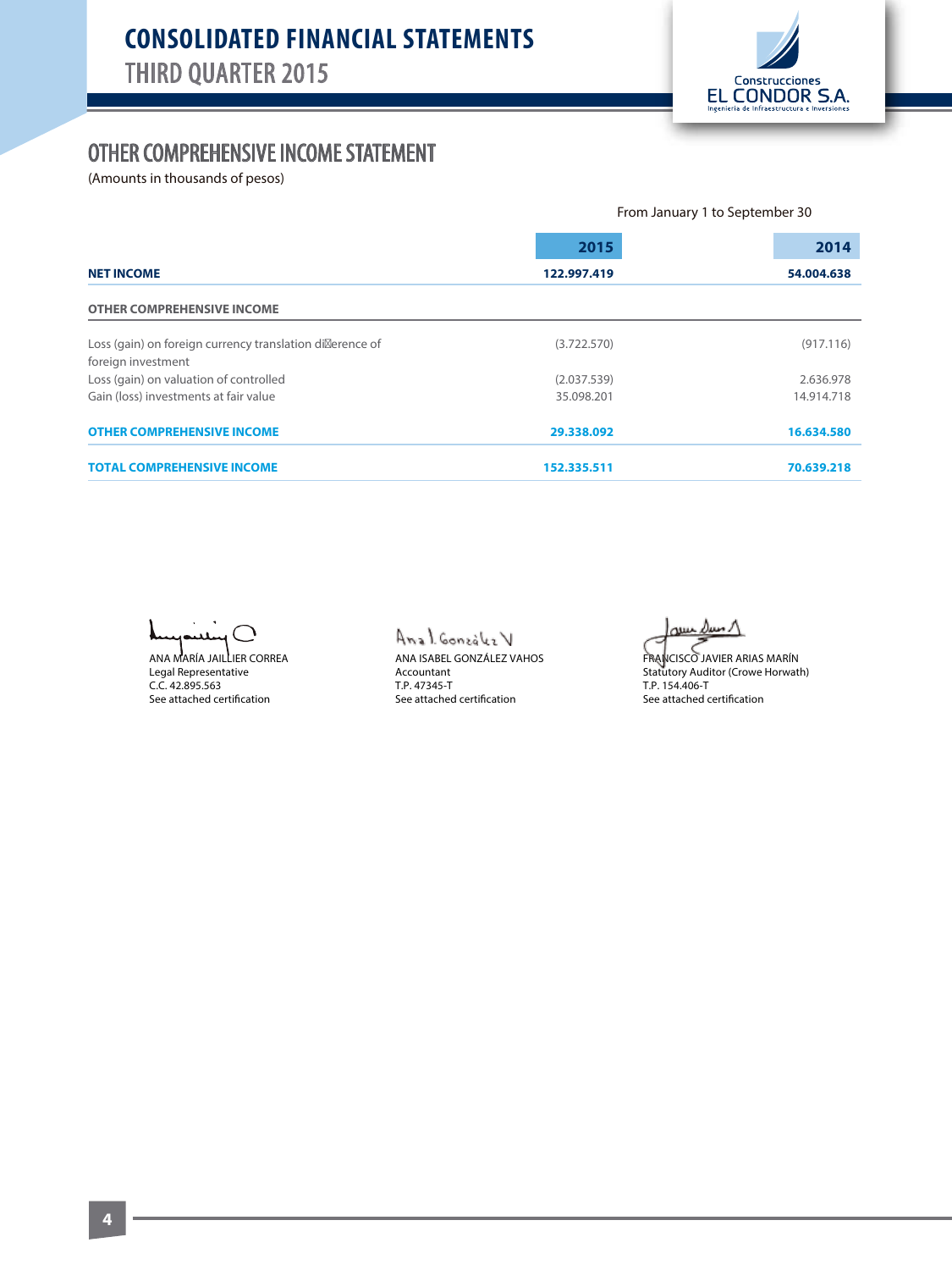

#### CASH FLOW STATEMENT

| (Amounts in thousands of pesos)                                                                                   | As of September            | As of December             |
|-------------------------------------------------------------------------------------------------------------------|----------------------------|----------------------------|
| <b>OPERATING ACTIVITIES</b>                                                                                       | 2015                       | 2014                       |
| Net profit of the period                                                                                          | 122.997.419                | 54.004.638                 |
| Items that do not affect cash:                                                                                    |                            |                            |
| Plus depreciation and impairment of property, plant and equipment                                                 | 13.378.008                 | 13.526.625                 |
| Plus amortizations                                                                                                | 3.305.923                  | 2.124.489                  |
| Minus recovery from reimbursement of costs and expenses<br>Plus losses from sale of property, plant and equipment | (1.647.647)<br>783.470     | $\Omega$<br>412.924        |
| Minus income from equity participation method                                                                     | 1.761.510                  | (4.843.998)                |
| Minus provision for income tax recovery                                                                           | (558.502)                  | 0                          |
| Minus recovery of provision for various operations ICA                                                            | (1.027.696)                | $\Omega$                   |
| Minus income for exchange differences                                                                             | (3.355.726)                | $\Omega$                   |
| Minus dividends in shares                                                                                         | (16.517.835)               | (9.913.573)                |
| Plus equity method losses                                                                                         | 49.749                     |                            |
| Plus caused income tax                                                                                            | 15.303.959                 | 15.337.178                 |
| <b>CASH GENERATED IN THE OPERATION</b>                                                                            | 134.472.631                | 70.648.283                 |
| <b>CHANGE IN OPERATING ITEMS</b>                                                                                  |                            |                            |
| Plus increased liabilities and decreased operating assets                                                         | 352.151.712                | 68.774.748                 |
| Decrease in deferrals                                                                                             | 3.670.785                  | 0                          |
| Decrease in rights - intangible                                                                                   | 90.474                     | (147)                      |
| Decrease in non - current assets held for sale                                                                    | $\Omega$                   | 1.778.000                  |
| Decrease in deferred tax assets                                                                                   | $\Omega$                   | 34.952.507                 |
| Increase in trade accounts payable and accounts payable                                                           | 139.227.413                | 21.845.606                 |
| Increase in suppliers                                                                                             | $\Omega$                   | 3.344.554                  |
| Increase in labor obligations<br>Increase in estimated liabilities                                                | 1.482.669                  | 546.855                    |
| Increase in income received in advance                                                                            | 186.704.717<br>3.539.590   | 1.304.220<br>5.003.153     |
| Increase in advances and pre-payments received                                                                    | 17.436.065                 | $\theta$                   |
| Minus increases in operating assets and decreases in operating liabilities                                        | 777.268.349                | 210.204.912                |
| Increase in debtors                                                                                               | 555.073.841                | 129.774.168                |
| Increase in inventories                                                                                           | 207.609.464                | 23.739.175                 |
| Increase in deferrals                                                                                             | $\Omega$                   | 39.070.516                 |
| Decrease in tax payments                                                                                          | 12.973.861                 | 17.258.287                 |
| Increase in deferred tax                                                                                          | 1.611.184                  | $\Omega$                   |
| Decrease in advances and pre-payments received                                                                    | $\Omega$                   | 362.766                    |
| <b>NET CASH USED BY ACTIVITIES OF THE OPERATION</b>                                                               | (290.644.005)              | (70.781.881)               |
| <b>CASH FLOW IN INVESTMENT ACTIVITIES</b>                                                                         |                            |                            |
| <b>Plus decrease in investment activities</b>                                                                     | 75.749.870                 | 21.544.758                 |
| Investment properties                                                                                             | 567.427                    | 0                          |
| Investments                                                                                                       | 75.182.443                 | 21.167.810                 |
| Non-controlling interest                                                                                          | $\Omega$<br>51.022.794     | 376.948                    |
| <b>Minus increases in investment activities</b><br>Non - current assets held for sale                             | 424.727                    | 43.349.972                 |
| Property plant and equipment                                                                                      | 50.598.067                 | 43.349.972                 |
| NET CASH USED FOR THE INVESTMENT ACTIVITIES                                                                       | 24.727.076                 | (21.805.214)               |
|                                                                                                                   |                            |                            |
| <b>NET CASH USED FOR FINANCING ACTIVITIES</b>                                                                     |                            |                            |
| <b>Plus increase in financing activities</b><br><b>Financial obligations</b>                                      | 404.598.954<br>321.023.981 | 173.852.325<br>157.217.746 |
| Other comprehensive income                                                                                        | 29.338.093                 | 16.634.579                 |
| Non-controlling interests                                                                                         | 54.236.881                 | $\Omega$                   |
| <b>Minus decreases in financing activities</b>                                                                    | 84.948.919                 | 18.954.071                 |
| Dividends decreed                                                                                                 | 20.677.170                 | 18.954.071                 |
| Non-controlling interests                                                                                         | 557.177                    | 0                          |
| Decrease in reserves (Wealth tax)                                                                                 | 4.079.496                  | $\Omega$                   |
| Equity revaluation                                                                                                | 59.635.076                 | $\Omega$                   |
| <b>NET CASH USED FOR FINANCING ACTIVITIES</b>                                                                     | 319.650.036                | 154.898.254                |
| Increase - decrease in cash                                                                                       |                            | 62.311.159                 |
| Cash at the start of the period                                                                                   | 53.733.107<br>40.521.921   | 15.821.460                 |
|                                                                                                                   |                            |                            |
| <b>CASH AND CASH EQUIVALENTS AT SEPTEMBER 30</b>                                                                  | 94.255.028                 | 78.132.619                 |

 $\bigcap$ ANA MARÍA JAILLIER CORREA Legal Representative C.C. 42.895.563 See attached certification

Anal González V ANA ISABEL GONZÁLEZ VAHOS

Accountant T.P. 47345-T See attached certification

 $\omega$ uu  $\Delta$ uun  $\Lambda$ 

FRANCISCO JAVIER ARIAS MARÍN Statutory Auditor (Crowe Horwath) T.P. 154.406-T See attached certification